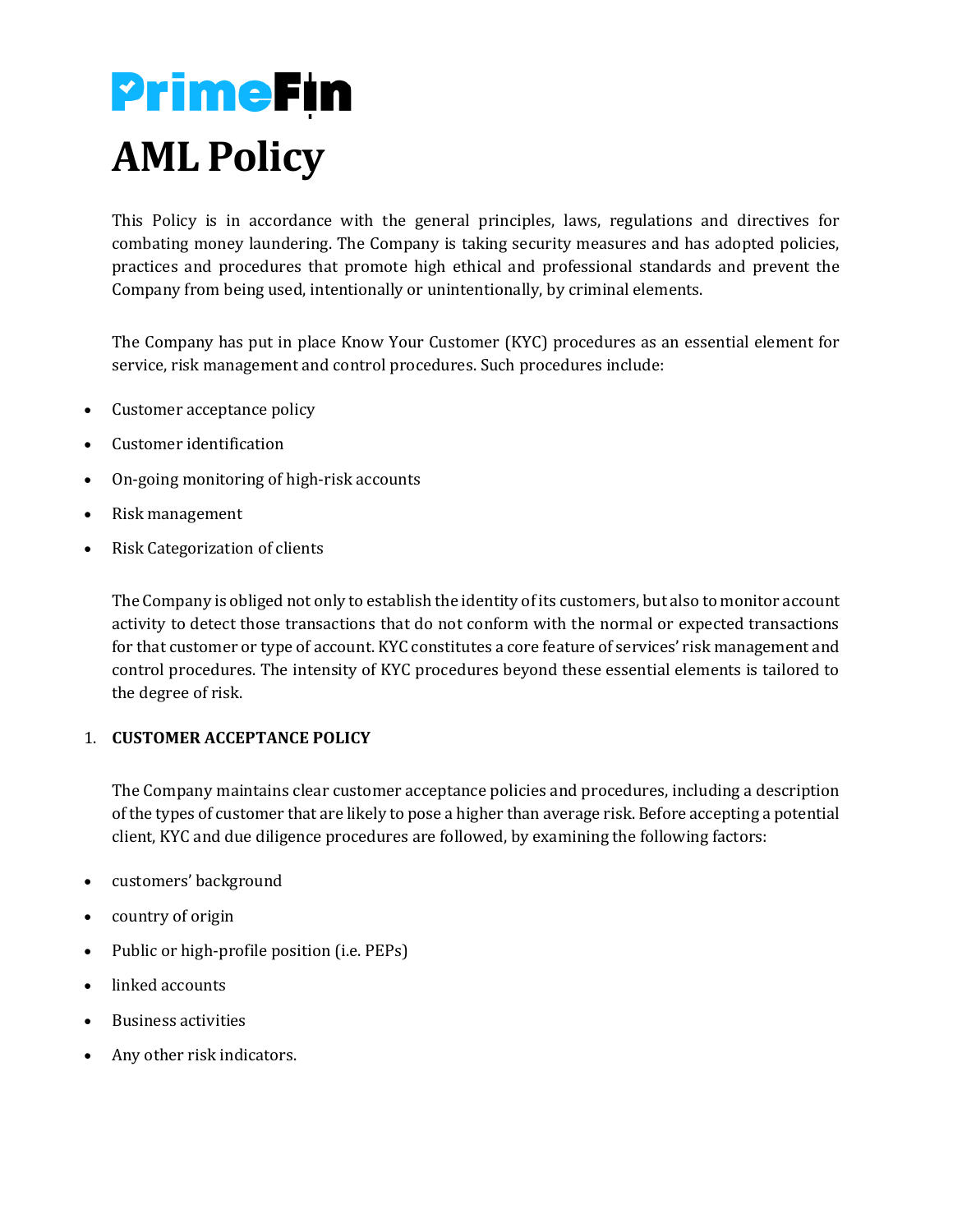## **PrimeFin**

Enhanced due diligence is essential for an individual with high net worth but whose source of funds is unclear. New clients' money is transferred through a reputable bank. Banks have their own antimoney laundering procedures. A decision to enter into business relationships with higher risk customers, such as politically exposed persons, is taken exclusively at senior management level.

Company's operations procedures in terms of accepting new traders and compliance requirements, accepting funds and withdrawal procedures:

- Compliance department oversees the provided documents in order to identify and verify the client
- Depositing method must be examined so that there will be no suspicious activity and in order to comply with the Anti Money Laundering protocols.

### 2. **CUSTOMER IDENTIFICATION**

Customer identification is an essential element of KYC standards. For the purposes of this paper, a customer includes:

- The person or entity that maintains an account with the company or those on whose behalf an account is maintained (i.e. beneficial owners);
- The beneficiaries of transactions conducted by professional intermediaries;
- Any person or entity connected with a financial transaction who can pose a significant reputational or other risk to the company.

The Company maintains a systematic procedure for identifying new customers and cannot enter into a service relationship until the identity of a new customer is satisfactorily verified.

Procedures document and enforce policies for identification of customers and those acting on their behalf. The best documents for verifying the identity of customers are those most difficult to obtain illicitly and to counterfeit. The Company pays special attention in the case of non-resident customers and in no case are short-circuit identity procedures followed just because the new customer is unable to present enough documents and information to satisfy the KYC and due diligence procedures.

The customer identification process applies naturally at the outset of the relationship. To ensure that records remain up-to-date and relevant, the Company undertakes regular reviews of existing records. An appropriate time to do so is when a transaction of significance takes place, when customer documentation standards change substantially, or when there is a material change in the way that the account is operated. However, if the AML/CFT (anti-money laundering and countering the financing of terrorism) Supervisor for the Company (AML/CFT Supervisor) becomes aware at any time, through compliance and/or AML/CFT Supervisor reviews, that it lacks sufficient